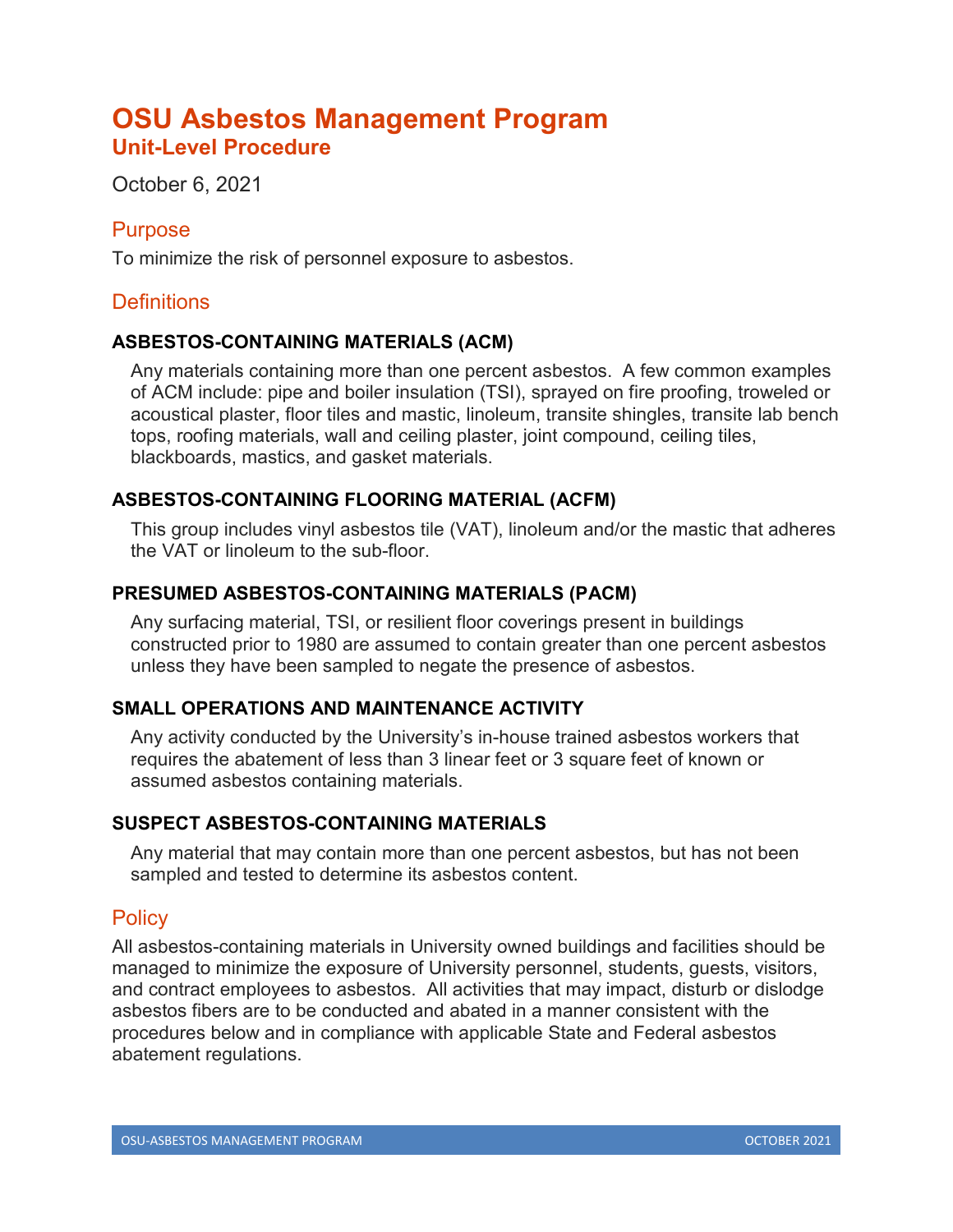Oregon OSHA asbestos exposure hazard communication requirements include the following:

- Asbestos surveys are performed to identify asbestos-containing material (ACM) or presumed asbestos-containing material (PACM).
- Asbestos-survey records are being maintained and employees and contractors are informed about the location of ACM and PACM.
- ACM and PACM are being labeled.
- Employees who are potentially exposed to ACM and PACM are informed about potential exposures and asbestos awareness training is provided.
- Periodic checks of ACM and PACM are performed to determine deterioration and if deterioration is detected action is taken to remove, repair, or encapsulate the material.

## **Procedure**

- 1. Facilities Services and Environmental Health & Safety (EH&S) shall provide oversight of the OSU Asbestos Management Program which establishes asbestos operations, maintenance, and inspection procedures.
- 2. Prior to the start of any renovation and/or demolition project, excluding small operations and maintenance activities, Facilities Services must be contacted to coordinate a survey for suspect and known asbestos containing materials in the project area. Any suspect asbestos containing material identified in the project area, that may be impacted or disturbed, must be either sampled and tested to determine its asbestos content or assumed to contain asbestos and managed as an asbestos containing material. Small operations and maintenance activities do not need to be coordinated through Facilities Services.
- 3. Any materials known or identified to be ACM that will be impacted or disturbed as a result of renovation or demolition activity must be properly abated in accordance with Department of Environmental Quality Regulations, and Oregon Occupational Safety and Health Administration Asbestos Standards. Facilities Services will determine the proper abatement methods to be used. Typically, asbestos abatement at OSU is conducted by outside private contractors.
- 4. Asbestos abatement projects, excluding small operations and maintenance activities, must be coordinated by Facilities Services and supervised and monitored by an Oregon Full-Scale Supervisor. Small operations and maintenance activities do not need to be supervised and monitored unless they are completed in public areas. Examples of public areas include, but are not limited to, offices, classrooms, auditoriums, conference rooms, hallways, bathrooms, living spaces, common building areas and laboratories. Any exceptions to the supervision and monitoring requirement must be determined on a case by case basis by Facilities Services.
- 5. Any University employee who may disturb ACM or PACM as part of their job shall receive asbestos awareness training and refresher training every 3 years thereafter.